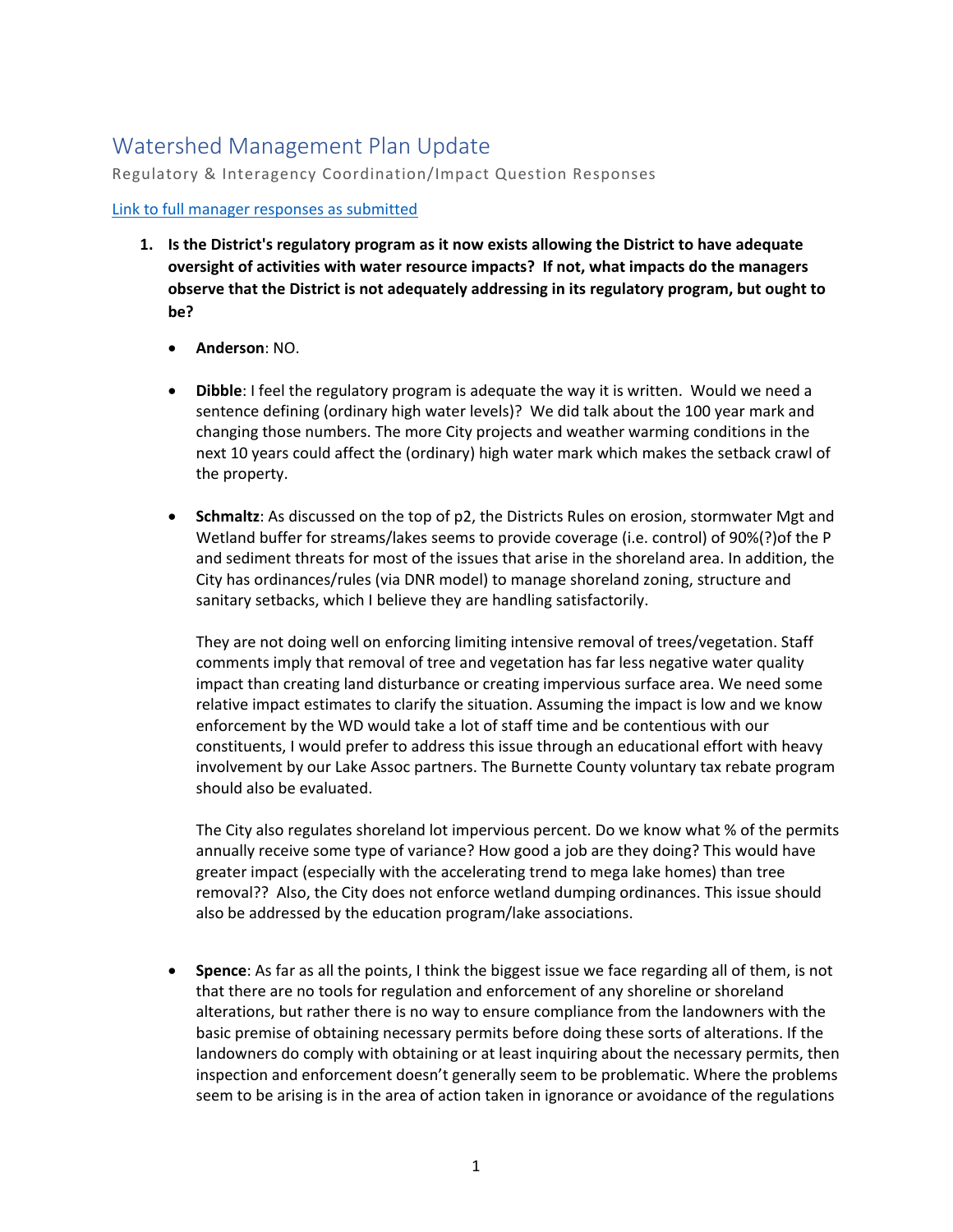and permit requirements. Unless our LGU partners or ourselves are informed of the violations, we are generally none the wiser to activities that are contrary to our rules. And, unless we are willing to perform constant patrols of our shorelines and shoreland areas, we are unlikely to ever know about all of the potentially damaging activities going on within our district. Whether the issues have been shoreland clearing here on Comfort Lake or encroachment into the wetland buffers in Chestnut Creek, it is only because we stumbled onto the violations that we found out about them. None of these issues were discovered because the landowners were operating under proper permits and just unintentionally violated one or more of our rules – these were either intentional or willful avoidance or ignorance of the rules, regulations, and permit requirements. Adding more redundancy to rules and regulations and enforcement between the LGUs, the DNR, and the Watershed District won't do anything to resolve this issue in my opinion. Education of our citizens and our LGUs is probably our best weapon for this problem.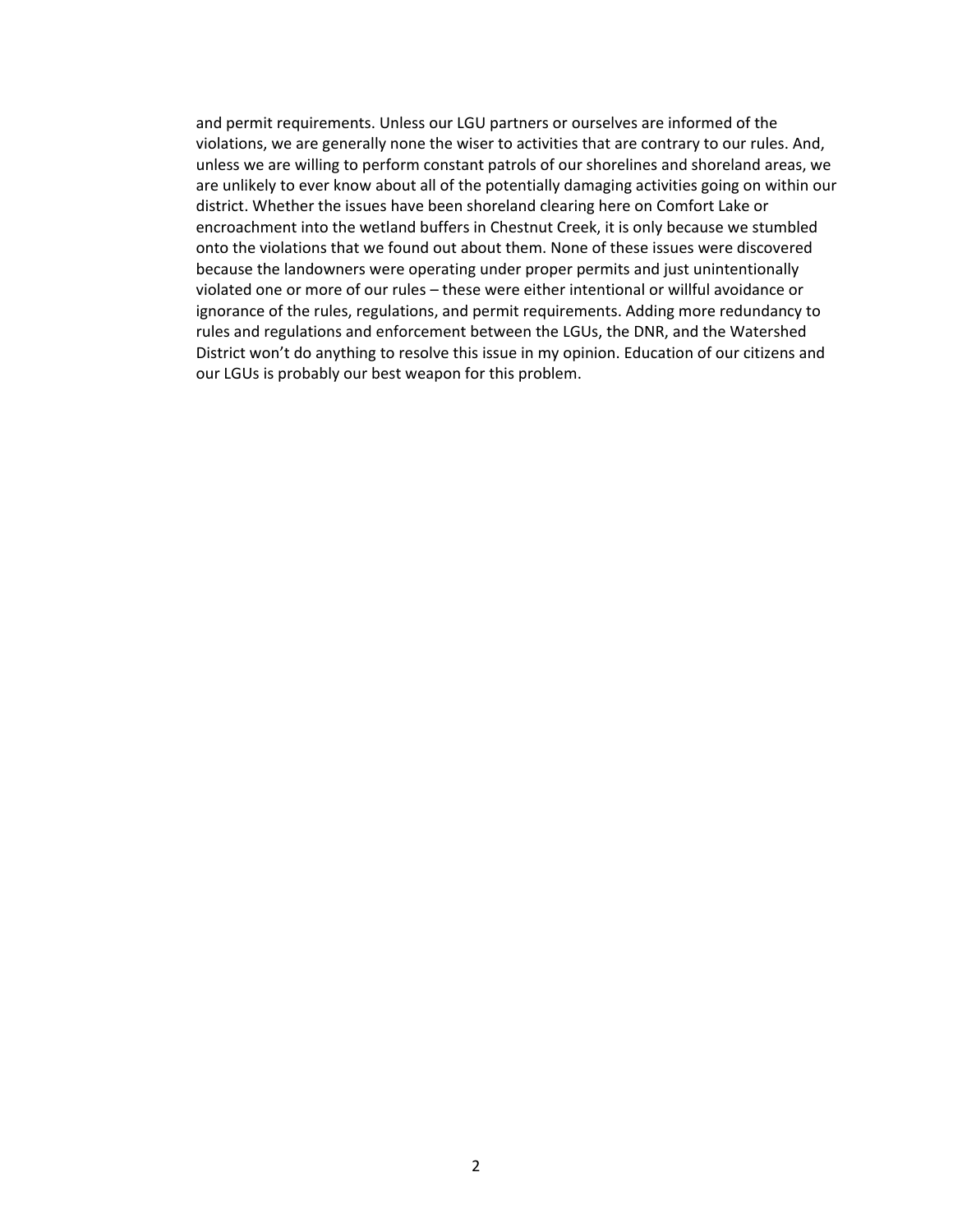- **2. Do the managers wish to encourage the District's municipalities to enhance their own programs and take on a sole permitting role, or do they prefer that the District continue to apply its rules throughout its territory?**
	- **Anderson**: It's really a decision for thee LGUs to make. The District was founded because inconsistent interpretation and application of the state guidance and local ordinances were causing downstream damage. Forest Lake City, in particular at that time, was also allowing small older cabin lots to transform into larger year round homes. An understanding of the runoff problems larger impervious surfaces that close to a waterbody can cause, was lacking at that time. Watershed Districts have an enormous opportunity to educate and inform LGUs on clean water friendly and sustainable development practices. Districts don't have to do all the enforcement, but can educate, instruct and oversee that well designed and consistent policies are applied throughout the District.
	- **Dibble**: I feel the District needs to apply the rules. If there was more than one governing body, it would be confusing and may cause loopholes.
	- **Schmaltz**: I prefer to apply our own Rules throughout the WD. However, the City has responsibility for LWMP content (eight points listed on p97/98 of our current 10 year plan). They need to improve in certain areas:
		- 1. Sewer maps/inverts and long term cap plans...these are deficient and need improvement
		- 2. Land use...ok?
		- 3. Describe how land use impacts water quality/natural resources.... How do they do?
		- 4. They probably reference our plan... they certainly aren't spending any \$\$
		- 5. Again, they probably reference our plan.... which is OK?
		- 6. Inform district on variances, especially on impervious variances. Residences on FL are being upgraded to "mega structures" at an alarming rate and if variances are given out left and right, it will have a negative impact on the lake. This is occurring fast so we must make sure during this "switch over" time that the lake is protected. The City should provide a report to the WD on this situation.
		- 7. Inspection of Stormwater systems (MS4) ...this is improving, and progress is being made.
		- 8. OK...covered in MS4 plan.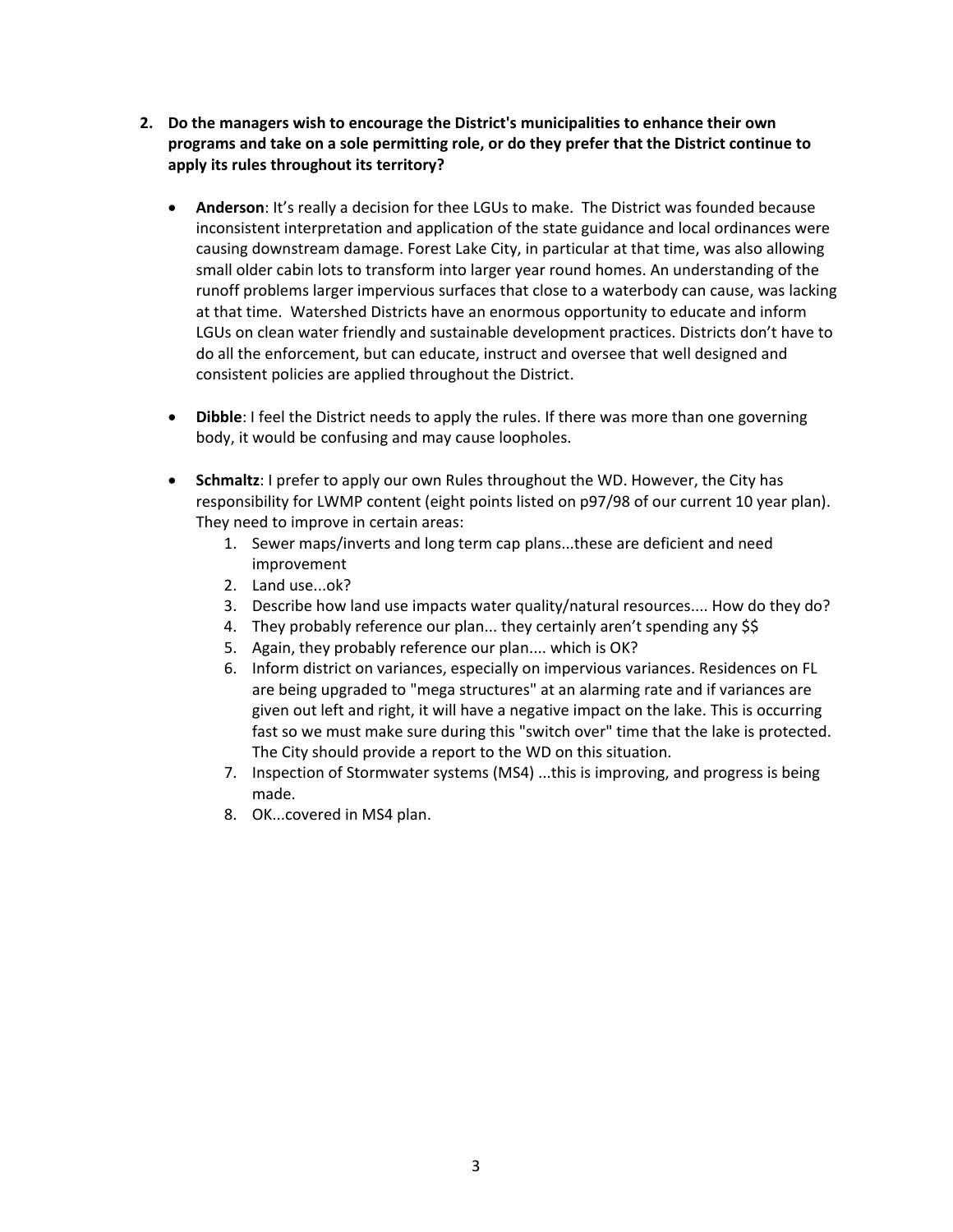- **3. Do the managers have a preference for voluntary shoreline protection programs versus mandatory/regulatory programs?**
	- **Anderson**: The MN DNR has a voluntary 'Rate your Shore" program to encourage and educate shoreland owners on good practices. I've been promoting this program for three years with little success. There will always be a handful of people who will incorporate sustainable practices, but most will not. For the benefit of our water resources, we will need sound scientific based and quantifiable based rules and ordinances written in -clear, non-subjective and open to interpretation – language.
	- **Dibble**: I feel a mandatory program on new projects would ensure the work is done properly with erosion in mind. If we left it up to the contractor / owner to do it voluntary they would attempt to cut corners.
	- **Schmaltz**: Shoreline protection. The DNR has authority and is active (not proactive). I don't think the WD should undertake this area to be more proactive. Again, make this part of an educational effort by us and the Lake Assocs. The program should encourage violations to be reported to the WD and then referred to the DNR for enforcement. The few times we have tried this the DNR has responded. Hopefully, when lakeshore owners are educated they will follow the rules..... and if not, they take the risk of being reported.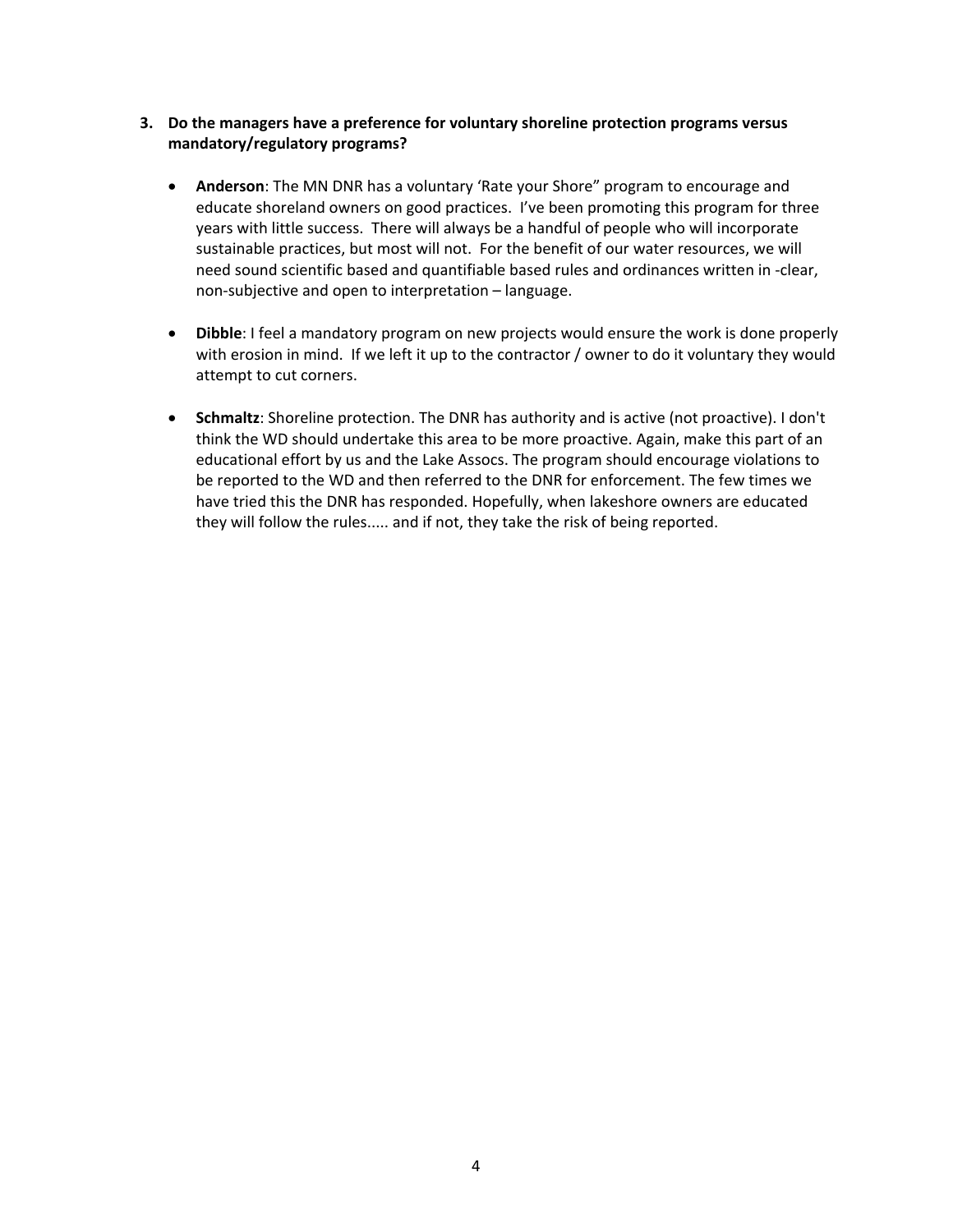- **4. What is the managers' vision as to coordination with municipalities, whether that be in an informal or more formalized fashion?**
	- **Anderson**: The same as previously mentioned: Open, consistent dialogue with local LGU staff on how we can work together to improve the outcome and sustainability of our shared and citizen-owned water resources.
	- **Dibble**: How about a formal quarterly meeting with the District, DNR and the City. We could go over projects, MS-4, Permits, Grants/funding, violations.
	- **Schmaltz**: The City seems to want to move a more formal MOU approach. Staff knows better than the Board where such a change would provide the most value for each partner. It also puts us in a better position to ask the City for better support in certain areas of the 8 points in their LWMP as described earlier.
	- **Spence**: As far as our coordination with our LGUs, I don't particularly care if the coordination agreement is informal or formal, as long as it is effective. The important outcome is that we are all on the same page with regard to water protection and stewardship. I am less concerned with having a party to point at when things go wrong, than I am with making sure things don't go wrong in the first place!